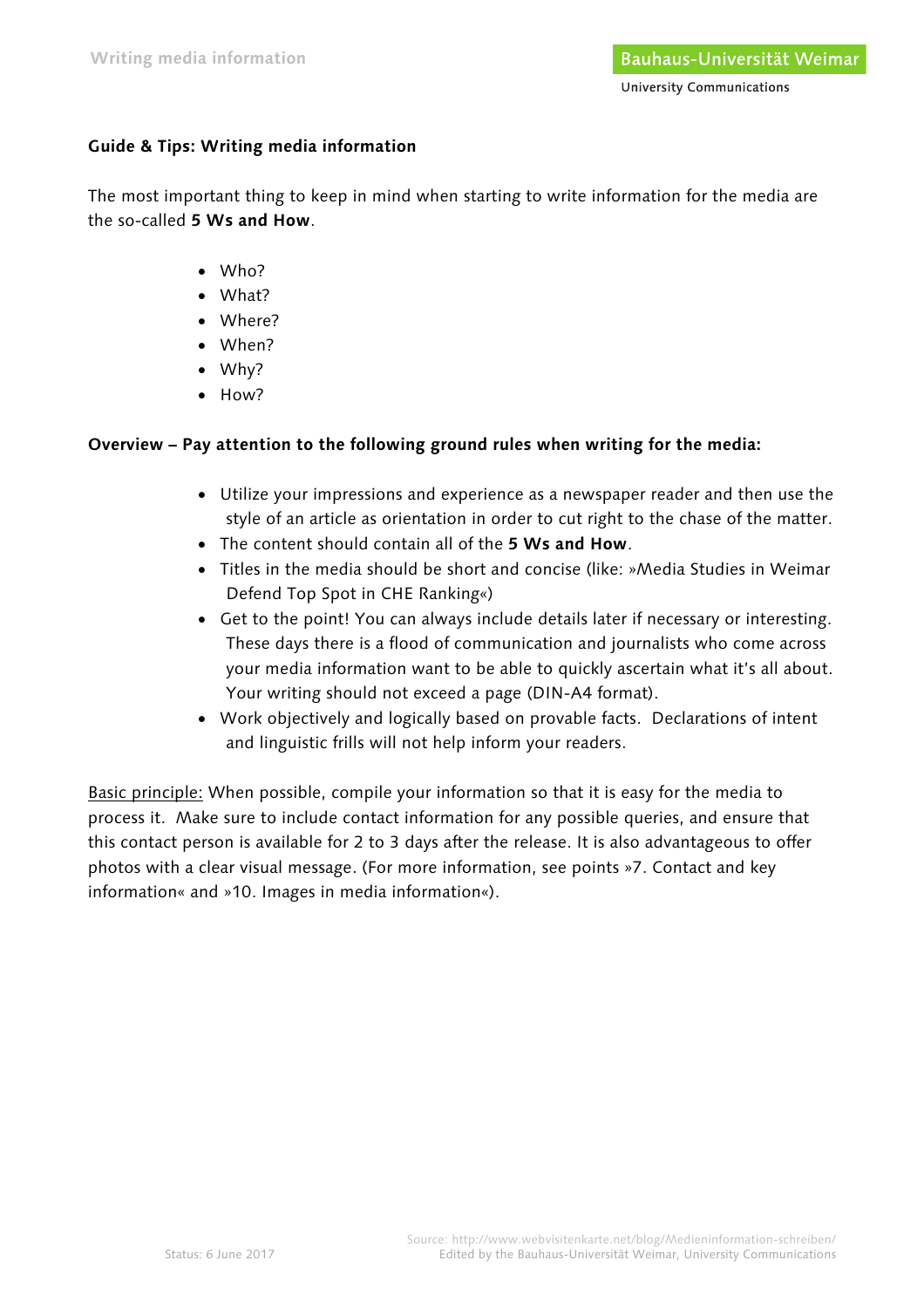## **1. The language of media information**

Use language that is understandable for the general public, since media information is intended for journalists who have to familiarize themselves with each new topic. Particularly for the technical subjects there are many terms, which would be incomprehensible for a lay person. The use of jargon is discouraged in general. Avoid using fillers and have a layperson read through your (technical) work to make sure it is comprehensible. The better your text is adapted to the needs of journalists, the less it will need to be changed. However, the media information you create should arouse the interest of the editors and not make their work obsolete. Use straightforward statements, very complex sentences have no place in media information. Whenever possible, replace nouns with verbs and use active instead of passive formulations. In other words, instead of saying "Due to the deterioration of the road surfaces a restoration is required", try "We are restoring the road surfaces since their condition has worsened." Make sure to describe examples and applications in order to ensure that your message is clear and dynamic.

## **2. How important is your news?**

If you are globally active, then your message should be interesting for a large part of the world. National, regional or local news are only important in their field of origin. Local and regional media information is normally directed at the population in the immediate vicinity. Local here means city-level, while regional news refers to state-level.

For instance, if you would like to report about the results of an exhibition from the first semester, then this information does not need to be disseminated nationwide. Furthermore, this information is not relevant for all media (especially the individual specialist media). So think carefully about which group of recipients should receive your message. In coordination with the University Communications, your media information will be placed into one of the following categories or subject areas and then be disseminated via the appropriate distributor:

- Architecture and Urban Planning
- Civil Engineering
- Ecology and Climate Protection
- Art and Design
- Information- and Communication Technology
- Humanities and Social Sciences
- Media Design: Film, TV, Radio, Online
- Bauhaus: Past and Present
- Interdisciplinary
- University Facilities
- Projects
- Research
- Degree and Continuing Education
- Research and Higher Education Policy
- Personalia
- Publications
- Exhibitions
- Events
- Regional
- Other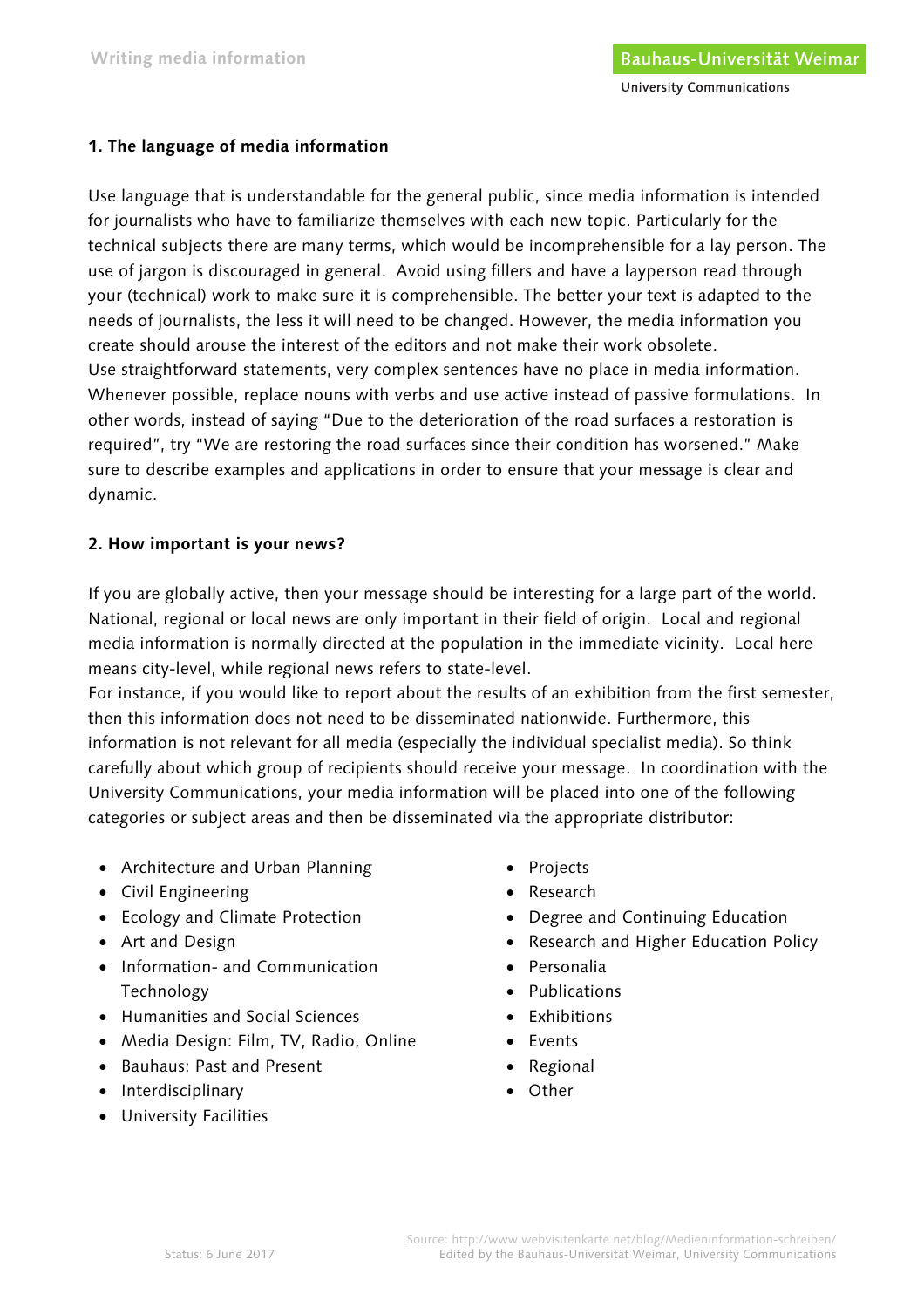### **3. How much of what?**

The rule of thumb is **one topic per media information** and one statement per sentence. The rule at the Bauhaus-Universität Weimar is that no more than three releases are sent per day. So it is a good idea to talk to us in advance about the release of your media information and don't forget to allow time for the potential correction cycle.

### **4. The title**

The title must set your media information apart from the crowd. It should be meaningful, concise and interesting like a headline. Avoid using jargon and titles such as "Media Information" or "Contract signed". Make sure that all of the fundamental information is included in the title – the teaser is always read after the title. If you have a poorly written title, then the reader will never get to the teaser. It is advantageous to include the complete and correct name of the institution in the title ("Bauhaus-Universität Weimar"). Titles in the form of a question are often automatically rejected by journalists since media information should answer questions and not ask them.

So keep titles short and understandable. Do not include any academic titles or abbreviations since many articles are sent per e-mail, whereby only the subject is seen which is usually only 50 characters long.

It also makes sense to break up and structure the release by using subheadings. These should be concise and to the point.

### **5. The teaser for your media information**

The first paragraph should include the **5 Ws and How**. Articles that are too long are always trimmed from the bottom. So simplify the editor's job and make sure that the most important information is included at the beginning of your media information. So make the **5 Ws and How** the focus of your first paragraph.

## **6. The content of your media information**

Media releases should only include precise, newsworthy and truthful information. Avoid all use of hyperbole and platitudes of any kind.

Also avoid boring lists of facts. A good way of counteracting this is by using concise quotes, embedding the fact into the overall context and incorporating comparisons.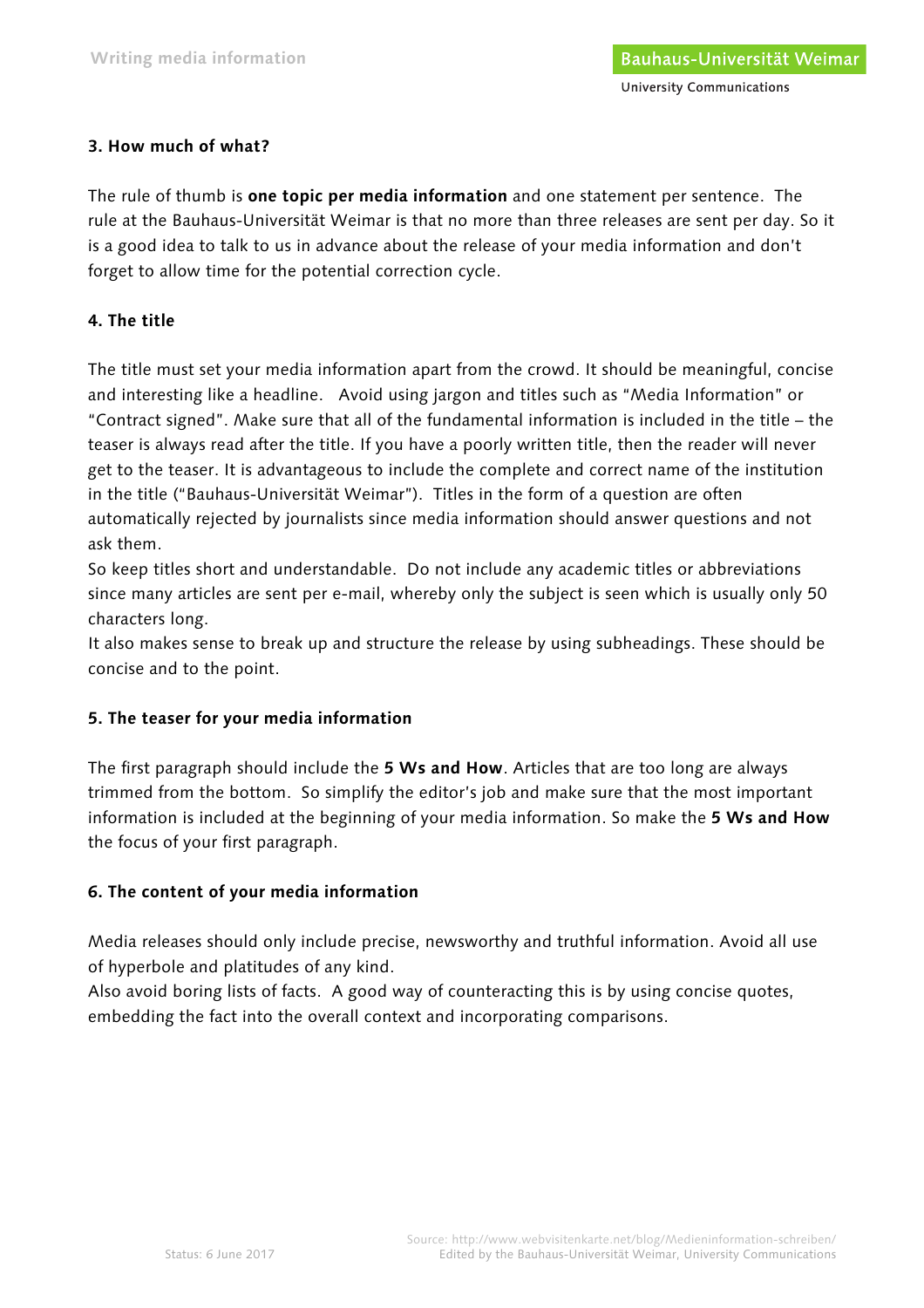# **7. Contact and key information**

For all potential queries and requests for further technical information, you should list a contact person and the relevant contact information at the end of your media information.

You should also be sure to include the following:

- Bauhaus-Universität Weimar
- Contact person or the media relations officer and publicist (if agreed upon)
- Address (street, city, etc.)
- Telephone number
- e-mail address
- Internet address of the Bauhaus-Universität Weimar; additional addresses if necessary

At least one contact person should be available after information for the media has been published, so that questions can be answered during the 2 to 3 days after the information has been dispatched.

It is recommended to use a backgrounder that includes all of the most important facts and background information about your institute/project.

If the release is about an event, then the following key information should be included at the end of the announcement.

Example:

**Vernissage:**  May 28, 2013 at 8 p.m.

# **Duration of the exhibition:**

May 29 to July 15, 2013

### **Exhibition location:**

Universitätsgalerie marke.6 Neues Museum Weimarplatz 5 99423 Weimar www.markepunktsechs.de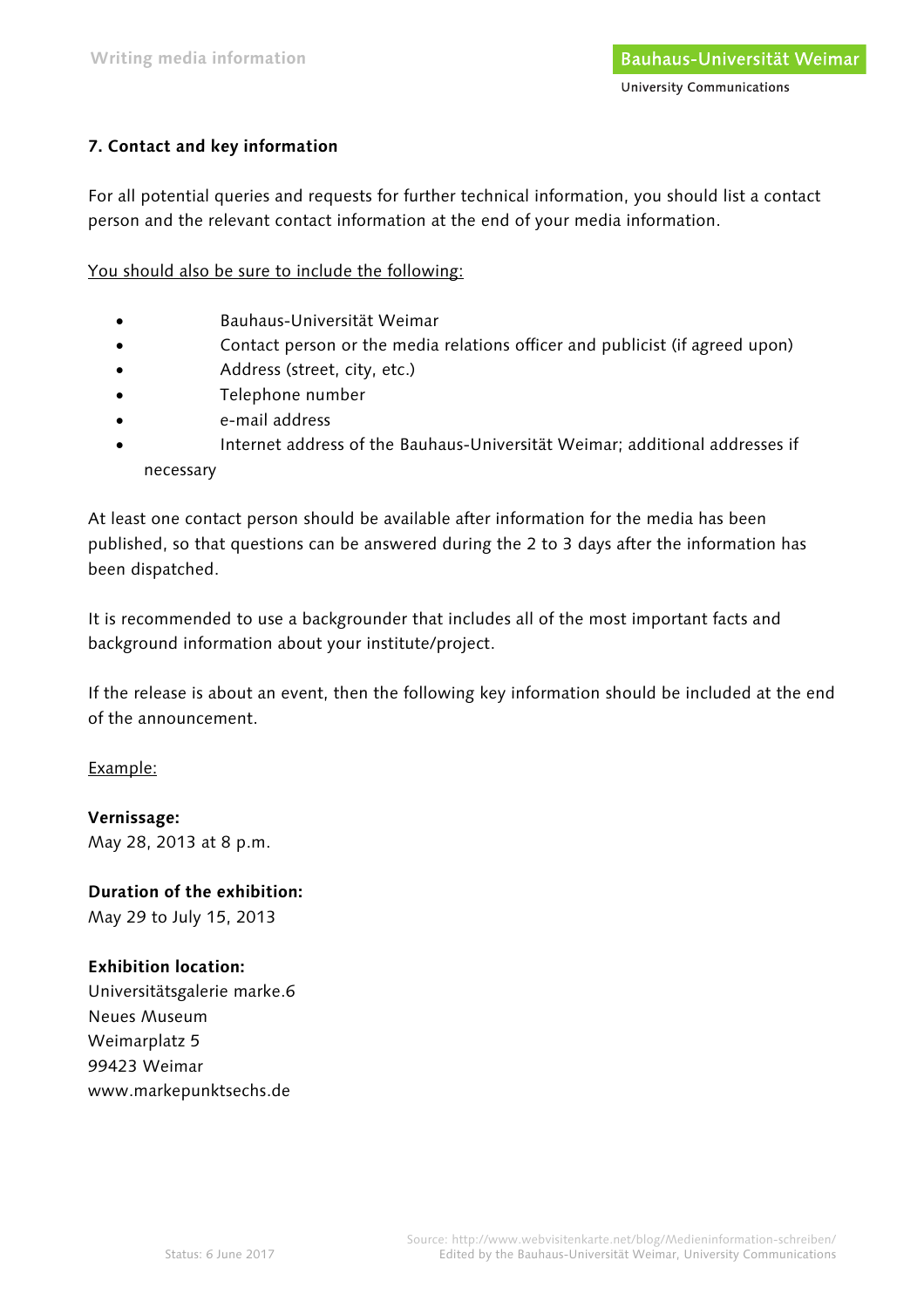### **8. Deadlines – Dates and how to report them**

All of your dates should be given to the media in a timely manner. Allow for about 10 days for daily media so that there is enough of a buffer to edit the announcement. For instance if journalists from the nationwide specialist media are to be invited to an event, the date should be released at least three months in advance. Regional media are usually more flexible than specialist media, especially monthly and quarterly specialist magazines.

Invitations, which the editorial staff receive just a few hours before an event will be ignored, unless it is regarding an unexpected, significant event and the relevance is correspondingly high.

Please be aware that your notification will be subjected to a correction and approval cycle within the University Communications department. Please let us know in advance when you intend to submit any media information so that we can agree upon reliable time-line. Please allow for two to three days for the correction cycle within our department. There is an exigency plan for breaking news.

### **9. The appearance of your media information**

The point is not to make your release look \*pretty\*. The goal is to facilitate readability. Clear and simple presentation of the writing also allows for quicker error detection during proof-reading (check for word duplication and typos, etc.). Do not use asterisk lines ( \*\*\*\*\*\*\*\*\*\*\*\* ) or dash lines ( \_\_\_\_\_\_\_ ) to "beautify" your text. This can cause undesired formatting issues when releases are sent per e-mail.

Furthermore media information should contain only pure text and not include any HTML formatting.

## **10. Images in media information**

If you are able to supply images (including user rights), then you should offer this to the editorial staff. This increases not only the chances of your work being published but also makes the release more interesting for future readers. Do not send these via e-mail. Instead send a link to your image's location so that it can be downloaded.

### Images should be available in the following formats:

• JPEG/JPG

• PNG

• TIFF

• GIF

We recommend the JPEG/JPG format. Each release requires a web version and a print version, therefore the images should be available in two sizes. One with about 1000 pixels (lengths) and the other one with a length of about 3000 pixels.